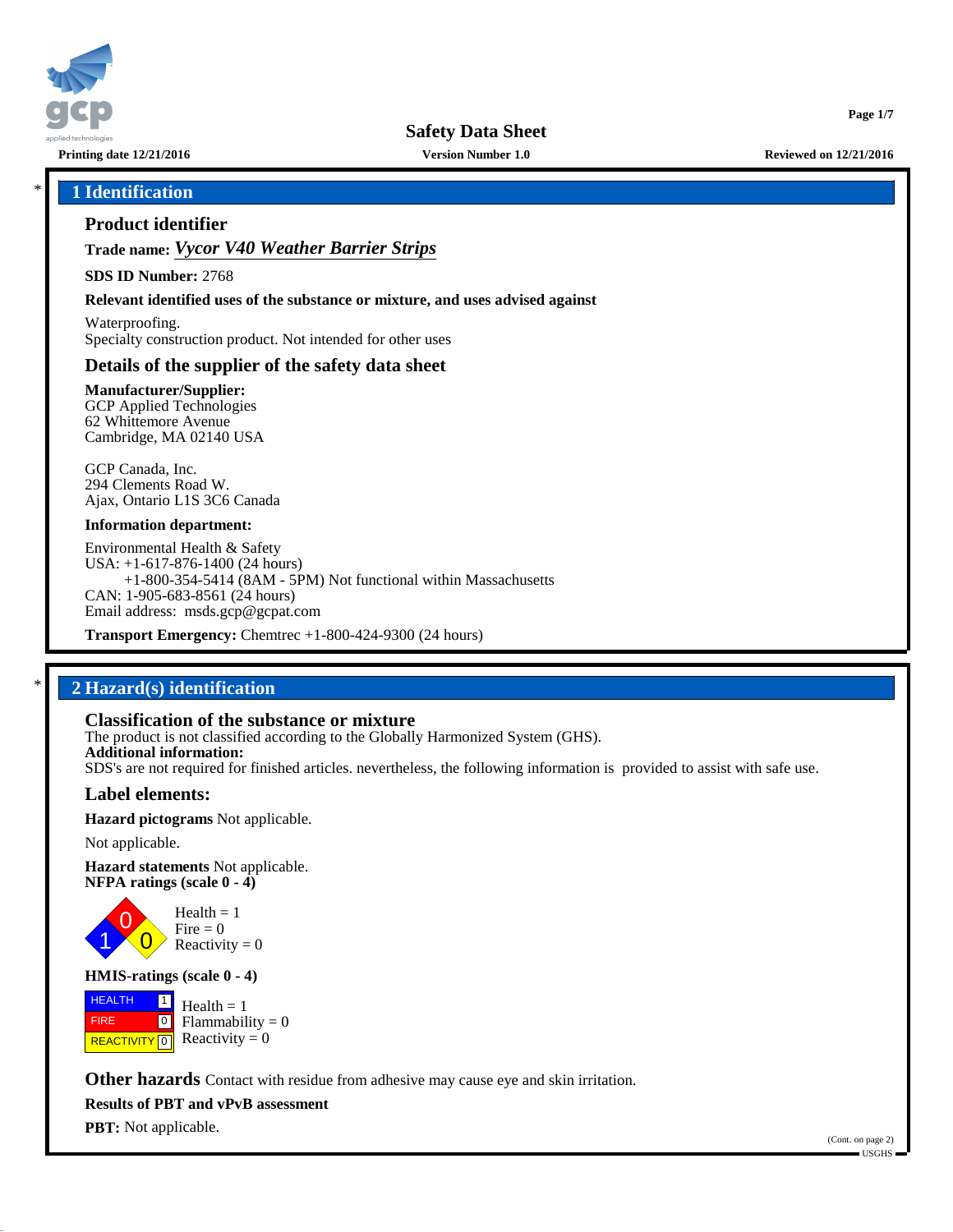**vPvB:** Not applicable.

# \* **3 Composition/information on ingredients**

#### **Chemical characterization: Mixture**

**Hazardous components:** Not applicable.

**Additional information:** Non-hazardous ingredients may be listed in Section 15; Right-To-Know disclosure.

## \* **4 First-aid measures**

#### **Description of first aid measures**

**General information:** Get medical advice/attention if you feel unwell.

**After inhalation:** No special measures required.

**After skin contact:** If skin irritation occurs, consult a doctor.

#### **After eye contact:**

Rinse cautiously with water for several minutes. If symptoms persist, consult a physician.

**After swallowing:**

Rinse mouth.

Do NOT induce vomiting.

#### **Information for doctor:**

**Most important symptoms and effects, both acute and delayed** No further relevant information available.

**Indication of any immediate medical attention and special treatment needed** No further relevant information available.

## **5 Fire-fighting measures**

**Special hazards arising from the substance or mixture** No further relevant information available.

**Additional information** Collect contaminated fire fighting water separately. It must not enter the sewage system.

## \* **6 Accidental release measures**

### **Personal precautions, protective equipment and emergency procedures**

Wear protective equipment. Keep unprotected persons away.

**Methods and material for containment and cleaning up:** Pick up mechanically.

### **Reference to other sections**

See Section 7 for information on safe handling.

See Section 8 for information on personal protection equipment.

See Section 13 for disposal information.

# \* **7 Handling and storage**

#### **Handling:**

#### **Precautions for safe handling**

Avoid eye and skin contact with residue from adhesive.

(Cont. from page 1)

**Page 2/7**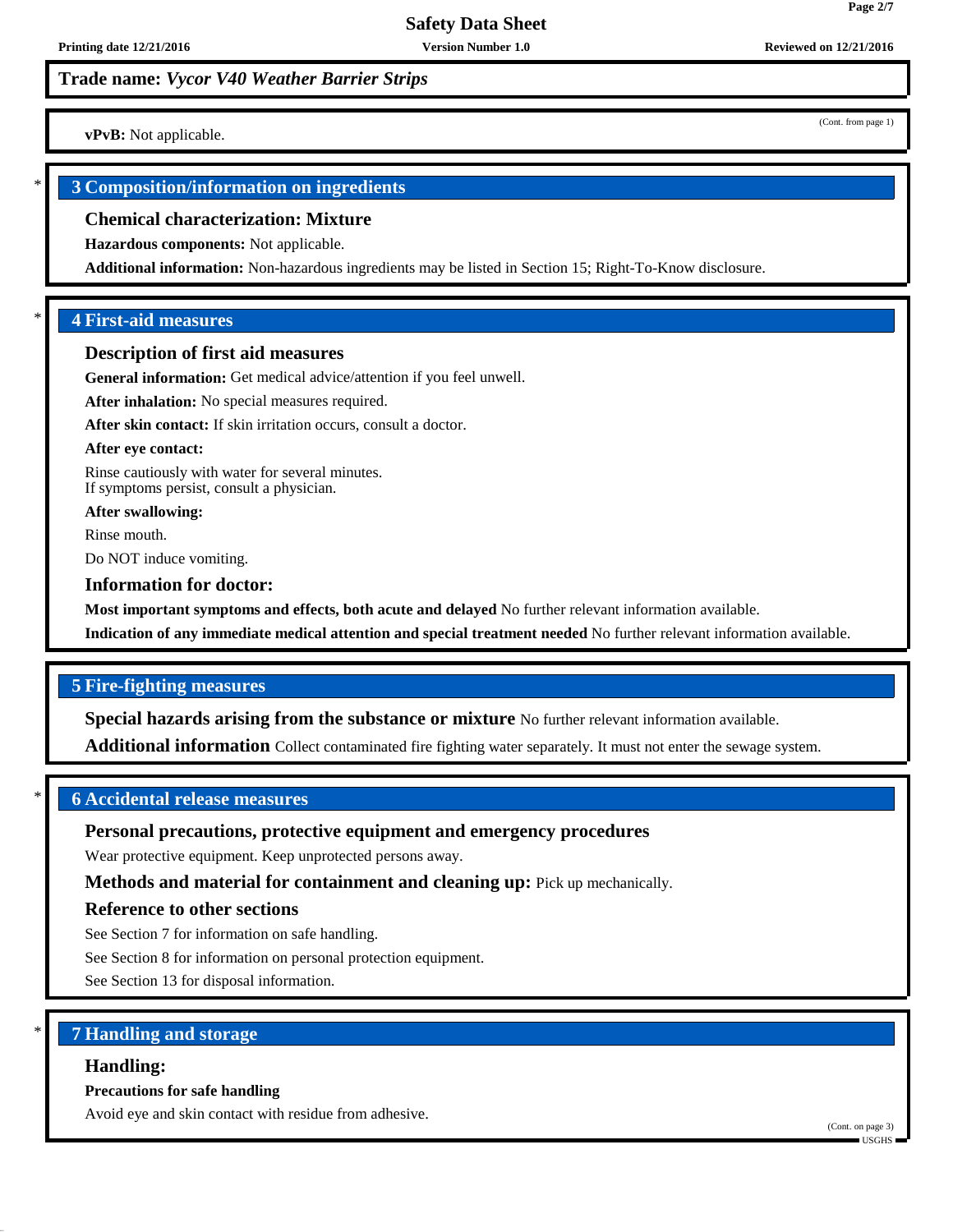# **Safety Data Sheet**

# **Trade name:** *Vycor V40 Weather Barrier Strips*

(Cont. from page 2)

Wash thoroughly after handling.

Wash skin after handling.

Release liners are slippery. Remove from work area immediately after membrane application.

Membrane is slippery when wet or covered with frost.

Release liners may cause slip and trip hazards.

Do not eat, drink or smoke when using this product.

For professional use only. Keep out of children's reach.

#### **Information about protection against explosions and fires:**

Removal of release liner may generate a static electrical discharge (spark).

**Conditions for safe storage, including any incompatibilities**

**Storage:**

**Information about storage in one common storage facility:** No special measures required.

**Further information about storage conditions:** Keep receptacle tightly sealed.

**Specific end use(s)** No further relevant information available.

## \* **8 Exposure controls/personal protection**

**Additional information about design of technical systems:** No further data; see item 7.

#### **Control parameters**

#### **Components with limit values that require monitoring at the workplace:**

The product does not contain any relevant quantities of materials with critical values that have to be monitored at the workplace. **Additional information:** The lists that were valid during the creation were used as basis.

#### **Exposure controls**

**Personal protective equipment:**

**General protective and hygienic measures:**

Avoid contact with the eyes and skin.

The usual precautionary measures for handling chemicals should be followed.

#### **Breathing equipment:**

Control exposure to ingredients with workplace control parameters if mentioned above. If no ingredients are listed, respiratory protection is generally not required.

If exposure limits are listed and may be exceeded, use approved respiratory protective equipment and filter type appropriate for the listed ingredients. (NIOSH, CEN, etc.).

**Protection of hands:** Gloves should be worn to prevent skin contact and should be impermeable and resistant to the product.

**Material of gloves** Gloves should be worn to prevent skin contact and should be impermeable and resistant to the product.

**Eye protection:**



Safety glasses with side shield protection.

**Body protection:** Use personal protective equipment as required.

 USGHS (Cont. on page 4)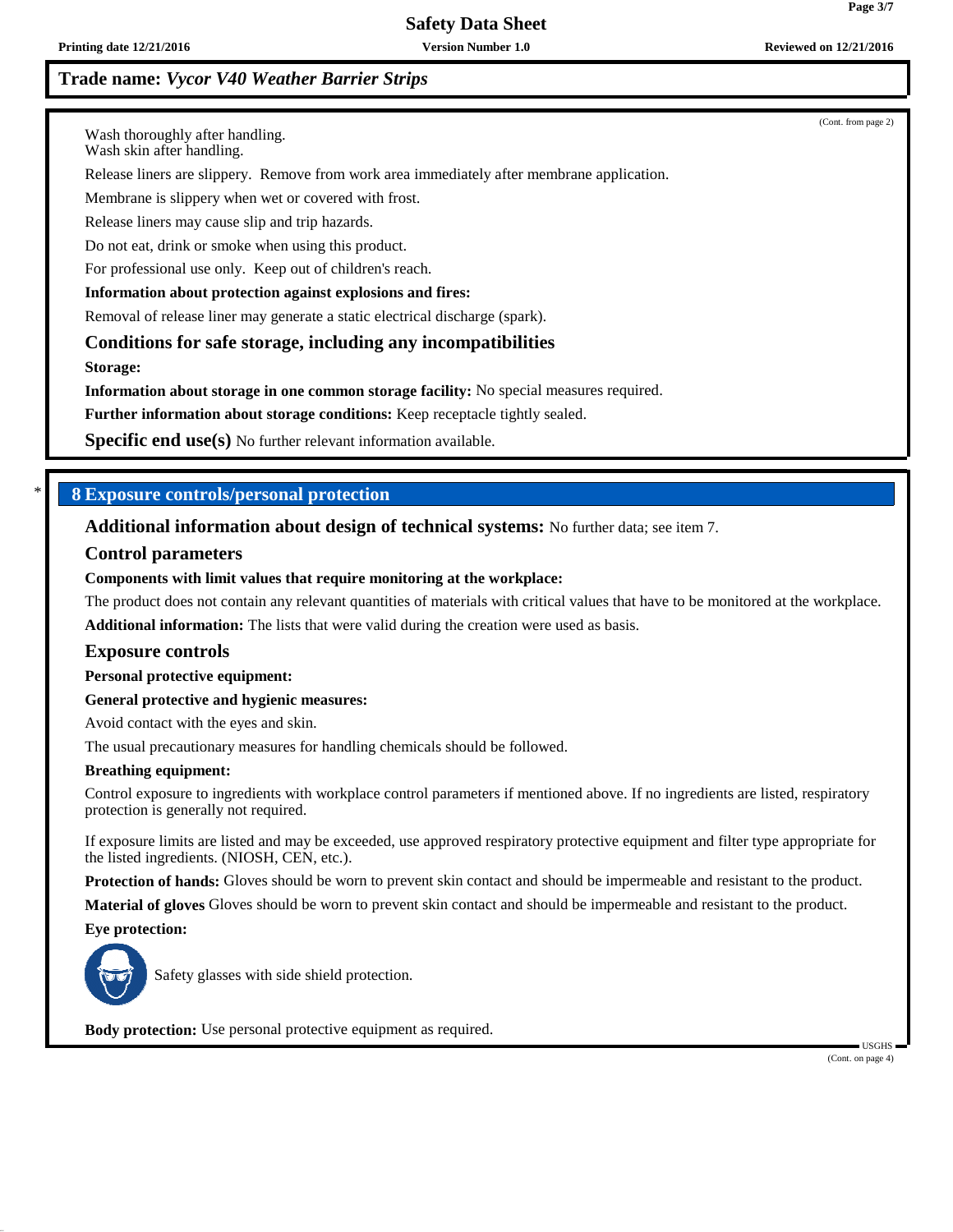| <b>9 Physical and chemical properties</b>                                                                                       |                                                                                        |  |
|---------------------------------------------------------------------------------------------------------------------------------|----------------------------------------------------------------------------------------|--|
| Information on basic physical and chemical properties                                                                           |                                                                                        |  |
| <b>General Information</b><br>Appearance:<br>Form:<br>Color:<br>Odor:<br>Odor threshold:                                        | Solid<br>According to product specification<br>Characteristic<br>Not determined.       |  |
| $pH-value (\sim):$                                                                                                              | Not applicable.                                                                        |  |
| <b>Change in condition</b><br><b>Melting point/Melting range:</b><br><b>Boiling point/Boiling range:</b><br><b>Flash point:</b> | Undetermined.<br>Undetermined.<br>Not applicable.                                      |  |
| <b>Flammability (solid, gaseous):</b>                                                                                           | Product is not flammable.                                                              |  |
| <b>Decomposition temperature:</b><br>Auto igniting:<br>Danger of explosion:                                                     | Not determined.<br>Not determined.<br>Product does not present an explosion hazard.    |  |
| <b>Explosion limits:</b><br>Lower:<br><b>Upper:</b><br>VOC Content (max):                                                       | Not determined.<br>Not determined.<br>Not determined.                                  |  |
| Vapor pressure:<br>Density: $(\sim)$<br><b>Relative density</b><br>Vapor density<br><b>Evaporation</b> rate                     | Not applicable.<br>1.1 LBS/CF<br>Not determined.<br>Not applicable.<br>Not applicable. |  |
| Solubility in / Miscibility with<br>Water:                                                                                      | Not miscible or difficult to mix.                                                      |  |
| Partition coefficient (n-octanol/water): Not determined.                                                                        |                                                                                        |  |
| Viscosity:<br>Dynamic:<br>Kinematic:<br>Molecular weight                                                                        | Not applicable.<br>Not applicable.<br>Not applicable.                                  |  |
| <b>Other information</b>                                                                                                        | No further relevant information available.                                             |  |

# **10 Stability and reactivity**

**Reactivity** Stable under normal conditions.

**Chemical stability**

**Thermal decomposition:** No decomposition if used according to specifications.

**Possibility of hazardous reactions** No dangerous reactions known.

**Conditions to avoid** No further relevant information available.

**Incompatible materials:** No further relevant information available.

**Hazardous decomposition products:** Carbon monoxide and carbon dioxide

**Additional information:** See section 7 for information on handling, storage and conditions to be avoided.

USGHS

(Cont. from page 3)

**Page 4/7**

(Cont. on page 5)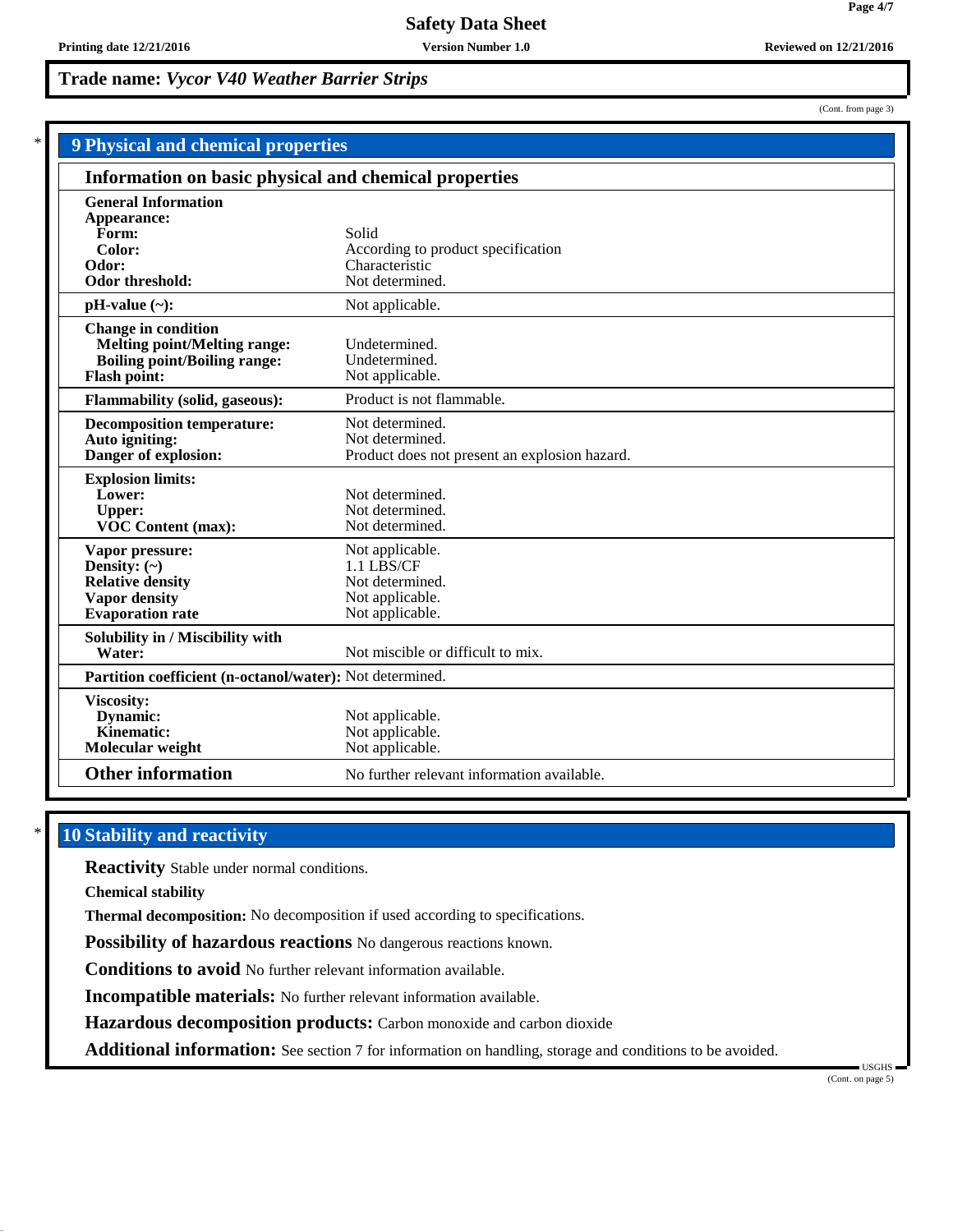# \* **11 Toxicological information**

### **Information on toxicological effects**

**Acute toxicity:**

#### **Primary irritant effect:**

**on the skin:** No irritating effect expected

**on the eye:** No irritating effect expected

**inhalation:** No irritating effect expected

**Additional toxicological information:**

#### **Carcinogenic categories**

**IARC (International Agency for Research on Cancer) Human Carcinogenicity:**

**Group 1- Positive, Group 2A- Probable, Group 2B- Possible, Group 3- Not Classifiable**

None of the ingredients is listed.

**NTP (National Toxicology Program)**

**K–Known to be carcinogenic, R–May reasonably be anticipated to be carcinogenic**

None of the ingredients is listed.

**OSHA-Ca (Occupational Safety & Health Administration)**

None of the ingredients is listed.

# **12 Ecological information**

#### **Toxicity**

**Aquatic toxicity:** No further relevant information available.

**Persistence and degradability** No further relevant information available.

#### **Behavior in environmental systems:**

**Bioaccumulative potential** No further relevant information available.

**Mobility in soil** No further relevant information available.

#### **Additional ecological information:**

**General notes:** Not known to be hazardous to water.

## **Results of PBT and vPvB assessment**

**PBT:** Not applicable. **vPvB:** Not applicable.

**Other adverse effects** No further relevant information available.

# **13 Disposal considerations**

**Waste treatment methods** Comply with Federal, State and local regulations. **Recommendation:**



Must not be disposed of together with household garbage. Do not allow product to reach sewage system.

(Cont. on page 6) USGHS

**Page 5/7**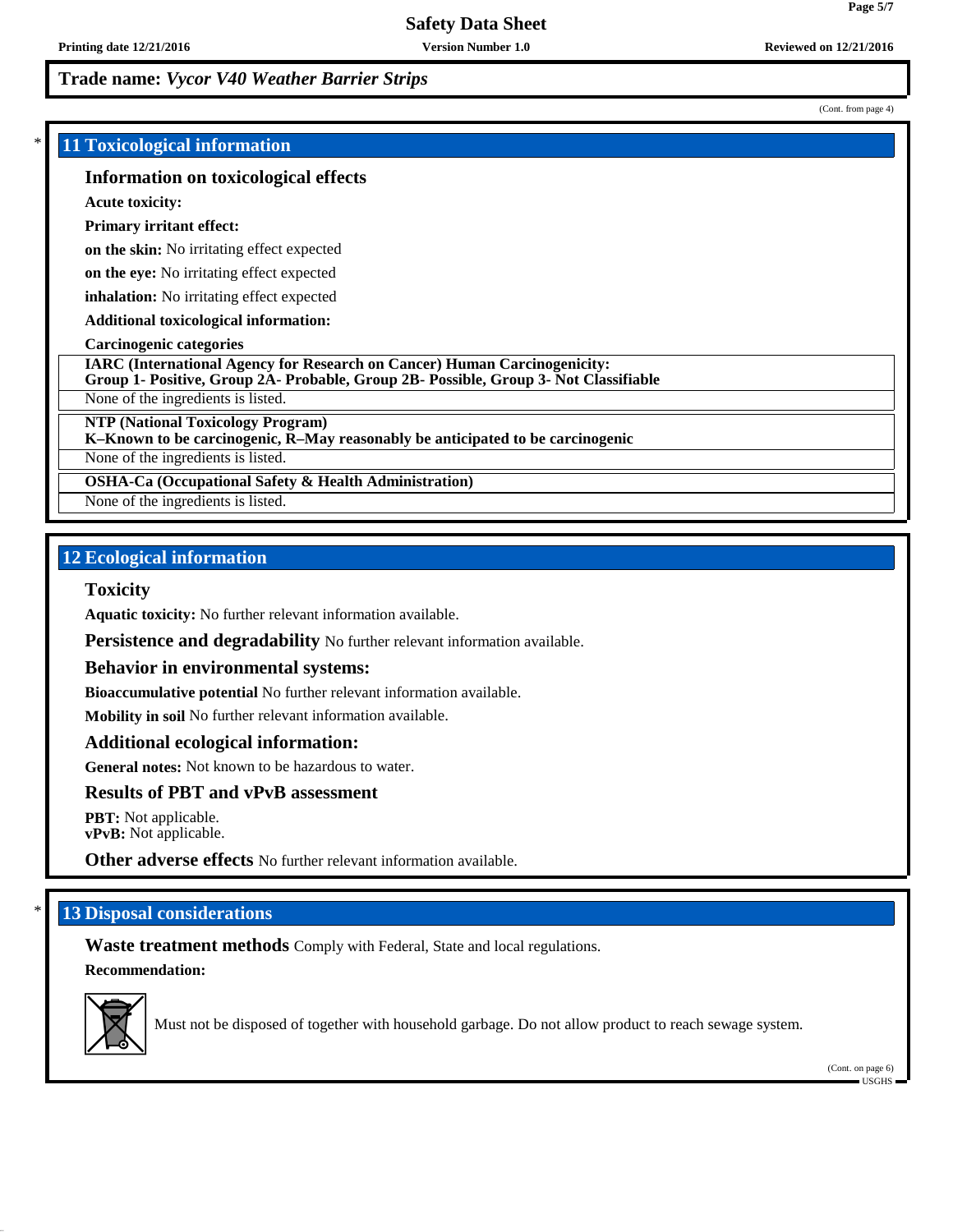# **Uncleaned packagings:**

**Recommendation:** Disposal must be made according to official regulations.

| <b>14 Transport information</b>                           |                                                                                                          |
|-----------------------------------------------------------|----------------------------------------------------------------------------------------------------------|
| <b>UN-Number</b><br>DOT, IMDG, IATA                       | Not applicable.                                                                                          |
| UN proper shipping name<br>DOT, IMDG, IATĀ                | Not applicable.                                                                                          |
| <b>Transport hazard class(es)</b>                         |                                                                                                          |
| DOT, IMDG, IATA<br><b>Class</b>                           | Not applicable.                                                                                          |
| <b>Packing group</b><br>DOT, IMDG, IATA                   | Not applicable.                                                                                          |
| <b>Environmental hazards:</b><br><b>Marine pollutant:</b> | N <sub>0</sub>                                                                                           |
| <b>Special precautions for user</b>                       | Not applicable.                                                                                          |
|                                                           | Transport/Additional information: Not classified as a dangerous good for transport by road, rail or air. |
| <b>DOT</b><br><b>Remarks:</b>                             | Not Regulated.                                                                                           |
| <b>UN</b> "Model Regulation":                             | Not applicable.                                                                                          |

# **15 Regulatory information**

**SARA (Superfund Amendments and Reauthorization Act)**

**Section 302/304 (extremely hazardous substances):**

None of the ingredients is listed.

**Section 313 Reportable Ingredients (Chemicals present below reporting threshold are exempt):**

None of the ingredients is listed.

**SARA Section 312/Tier I & II Hazard Categories:** None

**North America Chemical Inventory Status**

**TSCA (Toxic Substances Control Act - United States):**

All ingredients are listed or exempt from listing unless otherwise noted below.

**CEPA (Canadian DSL):**

All ingredients are listed or exempt from listing unless otherwise noted below.

### **California Proposition 65**

**Chemicals known to cause cancer:**

Extracts (petroleum), heavy paraffinic distillate solvent

Polycyclic Aromatic Hydrocarbons

**Chemicals known to cause reproductive toxicity for females:**

None of the ingredients is listed.

**Chemicals known to cause reproductive toxicity for males:**

None of the ingredients is listed.

**Chemicals known to cause developmental toxicity:**

None of the ingredients is listed.

(Cont. from page 5)

(Cont. on page 7)